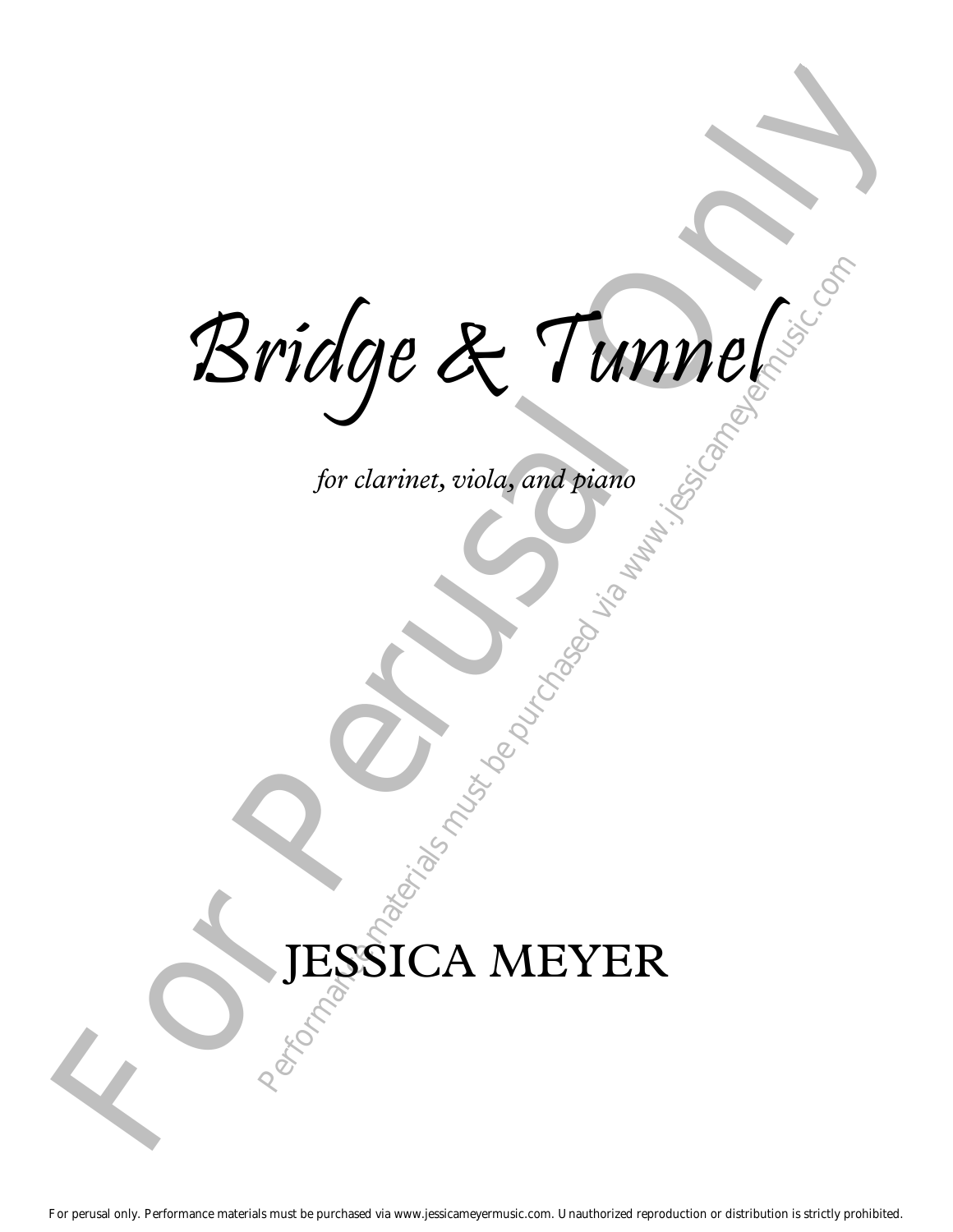Bridge & Tunnel

*for clarinet, viola, and piano*

**3'**

**Performance materials must be purchased via www.jessicame.org/2003**<br> **Performance materials must be purchased via www.jessicame.org/2003**<br>
Second is a sensetially noticeable when you take the subway. It is customary to s Bridge & Tunnel<br>for clarines, viola, and piano<br> $\eta$ <br>tiving in NYC for over 22 years, you had not so phis. So phape people where here increase is<br>a material on the train, no is a factorization in the principal of the solut Living in NYC for over 25 years, you hear and see a lot. So many people whose lives intersect in so many ways, and this is especially noticeable when you take the subway. It is customary to sit in silence on the train, so it is fascinating to imagine what is going on in various people's lives without hearing them speak.

This piece is a short emotional ride through humanity, acknowledging the untold dramas that undoubtedly effect all of us from time to time.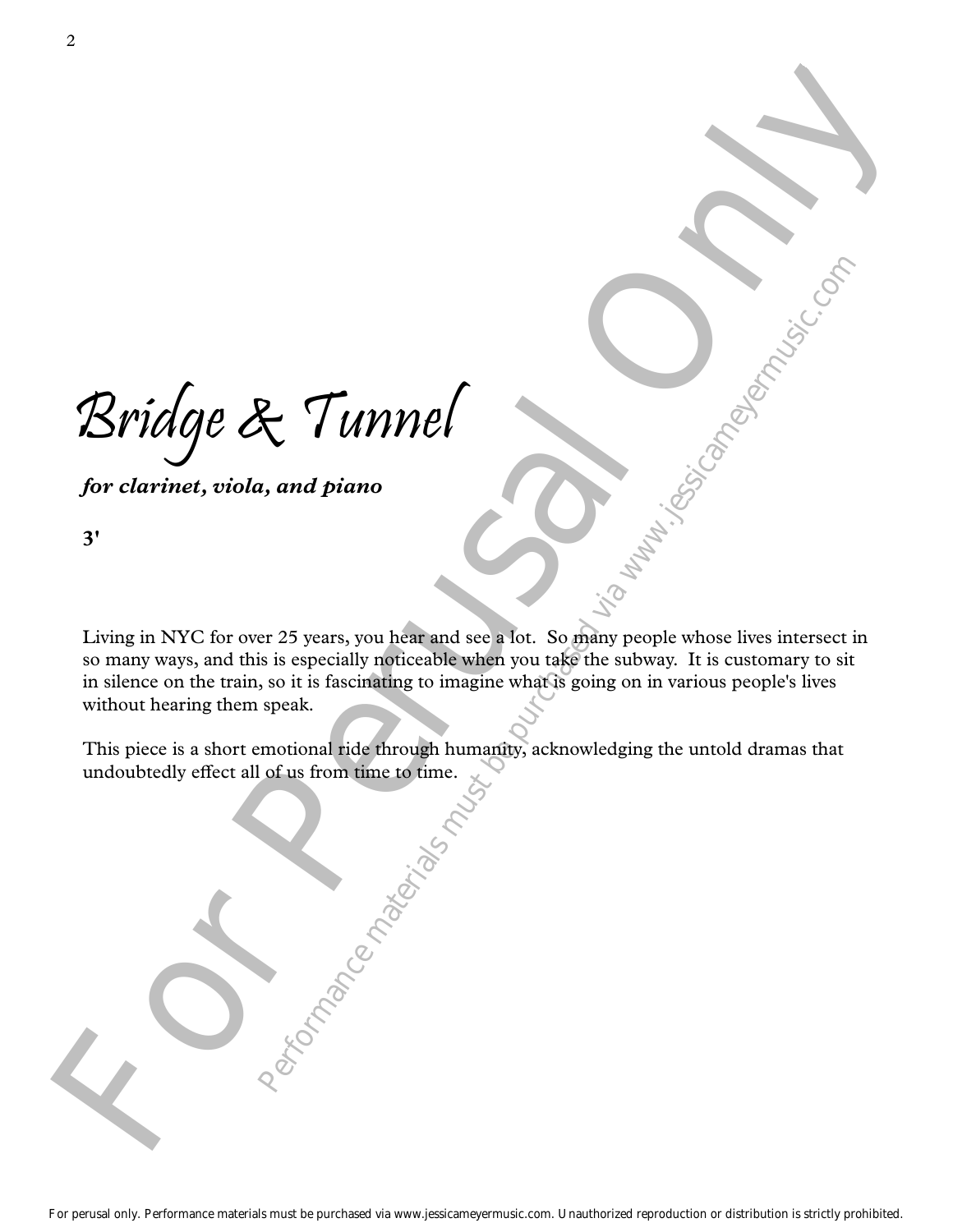Bridge & Tunnel

*for my husband Ben Fingland and great friend Amanda Harberg*



©2015 by JMM Publishing (BMI). All rights reserved.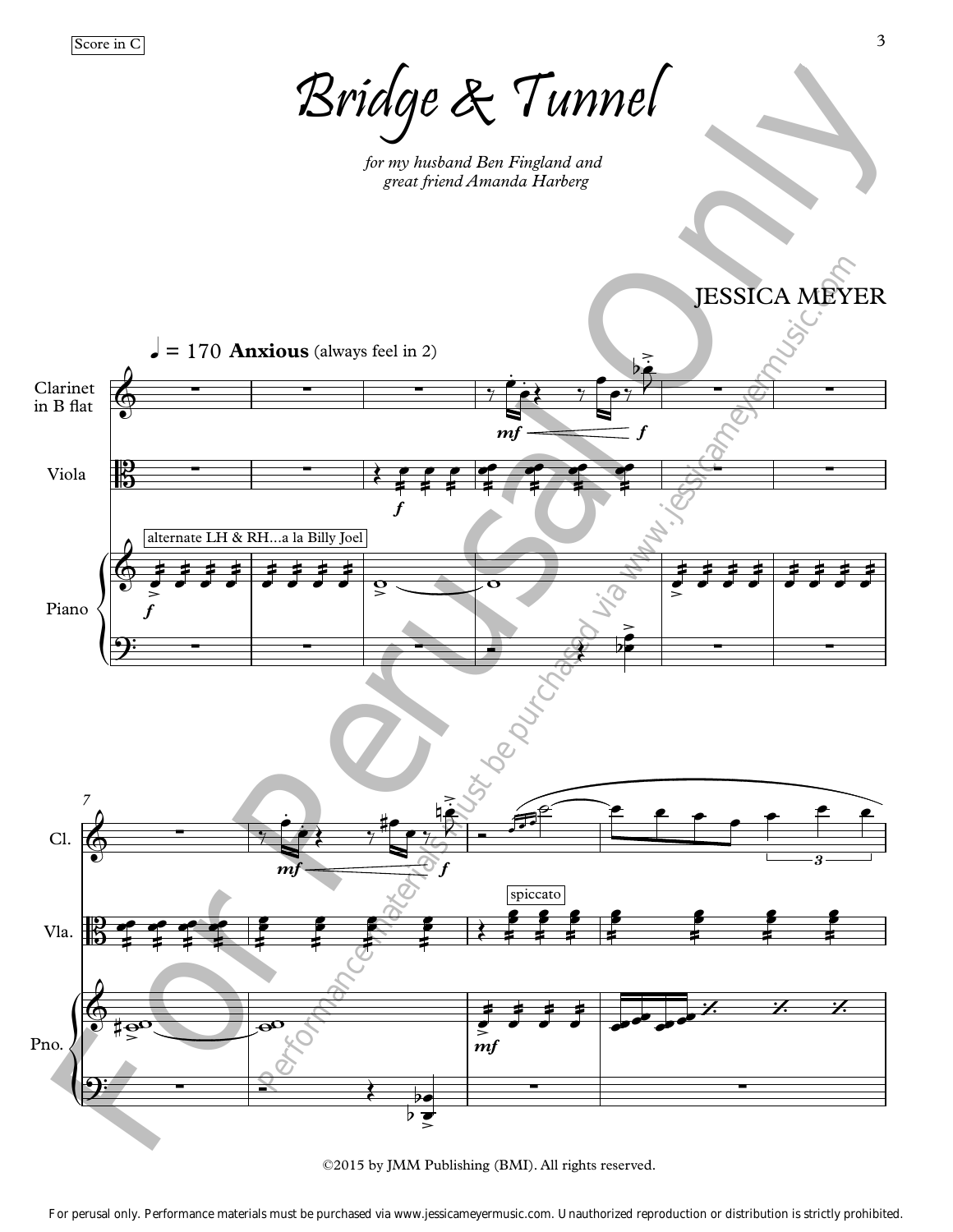

For perusal only. Performance materials must be purchased via www.jessicameyermusic.com. Unauthorized reproduction or distribution is strictly prohibited.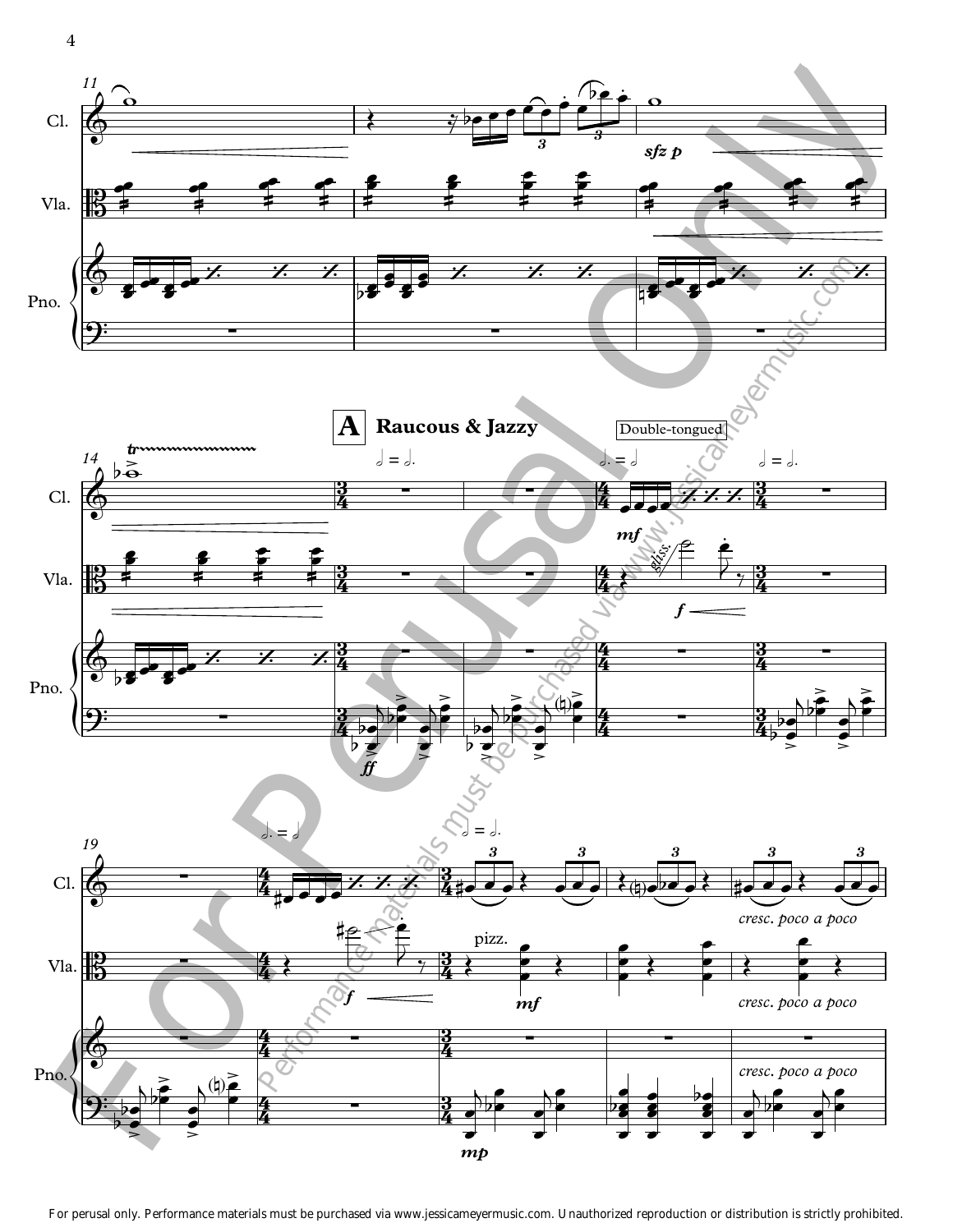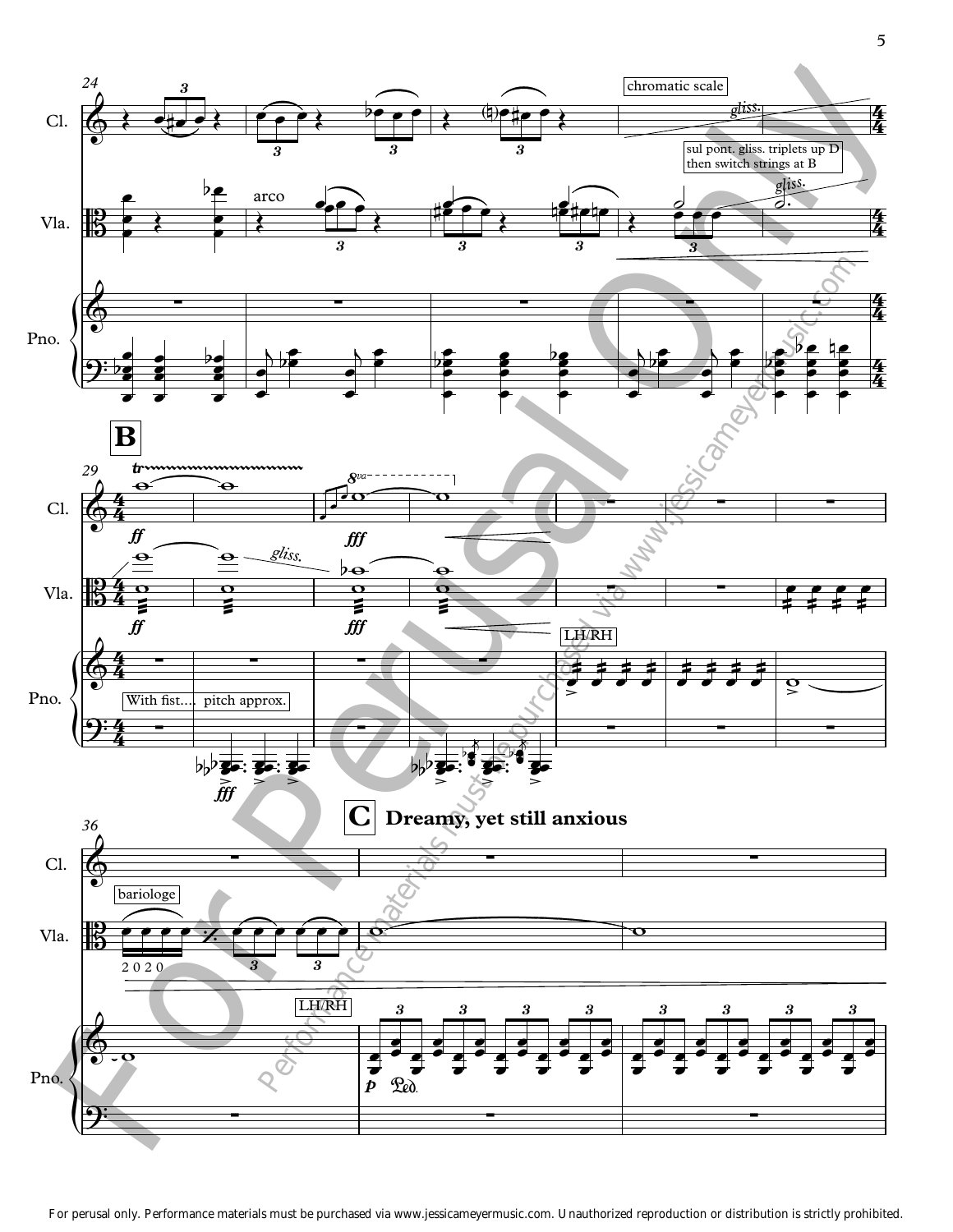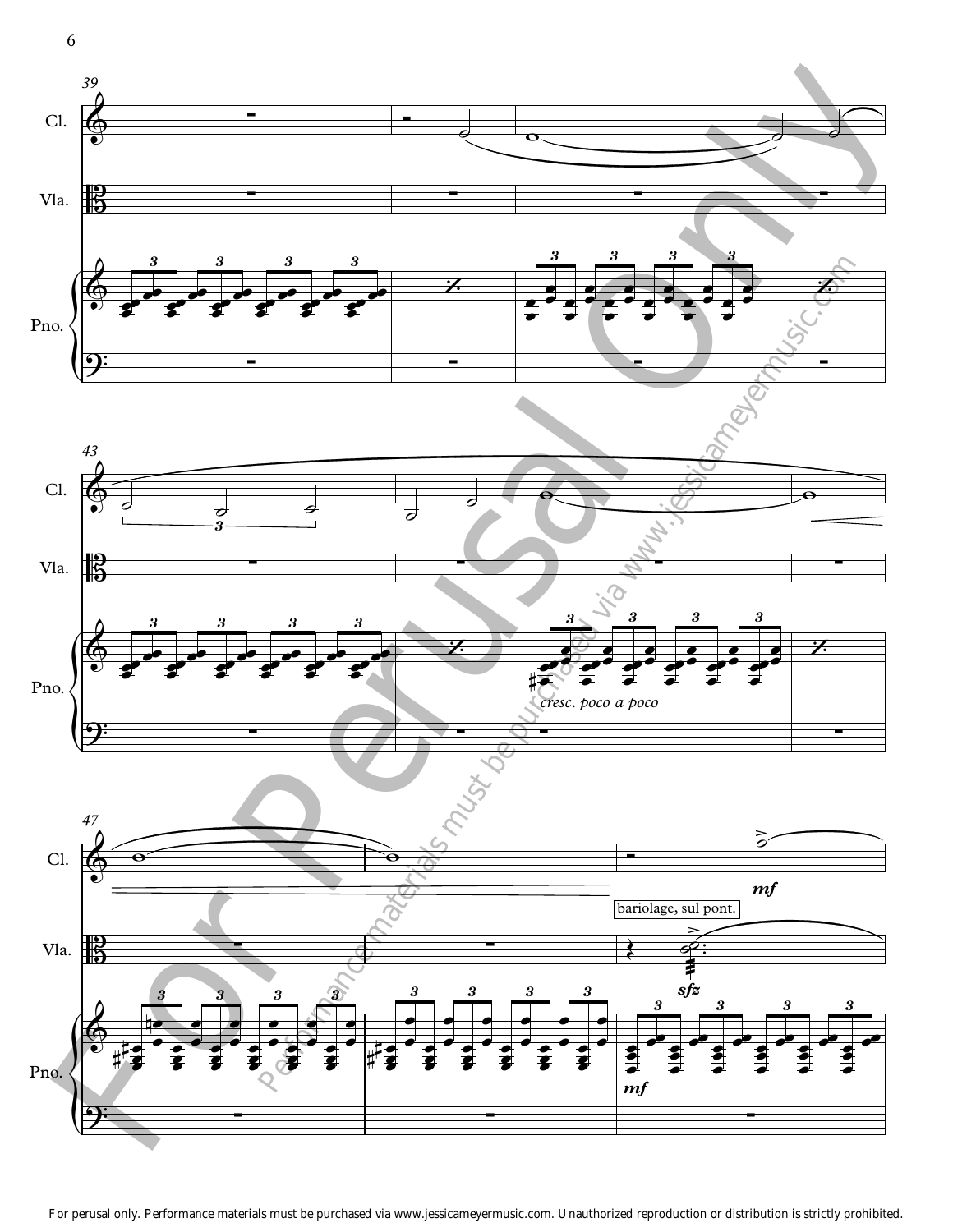

For perusal only. Performance materials must be purchased via www.jessicameyermusic.com. Unauthorized reproduction or distribution is strictly prohibited.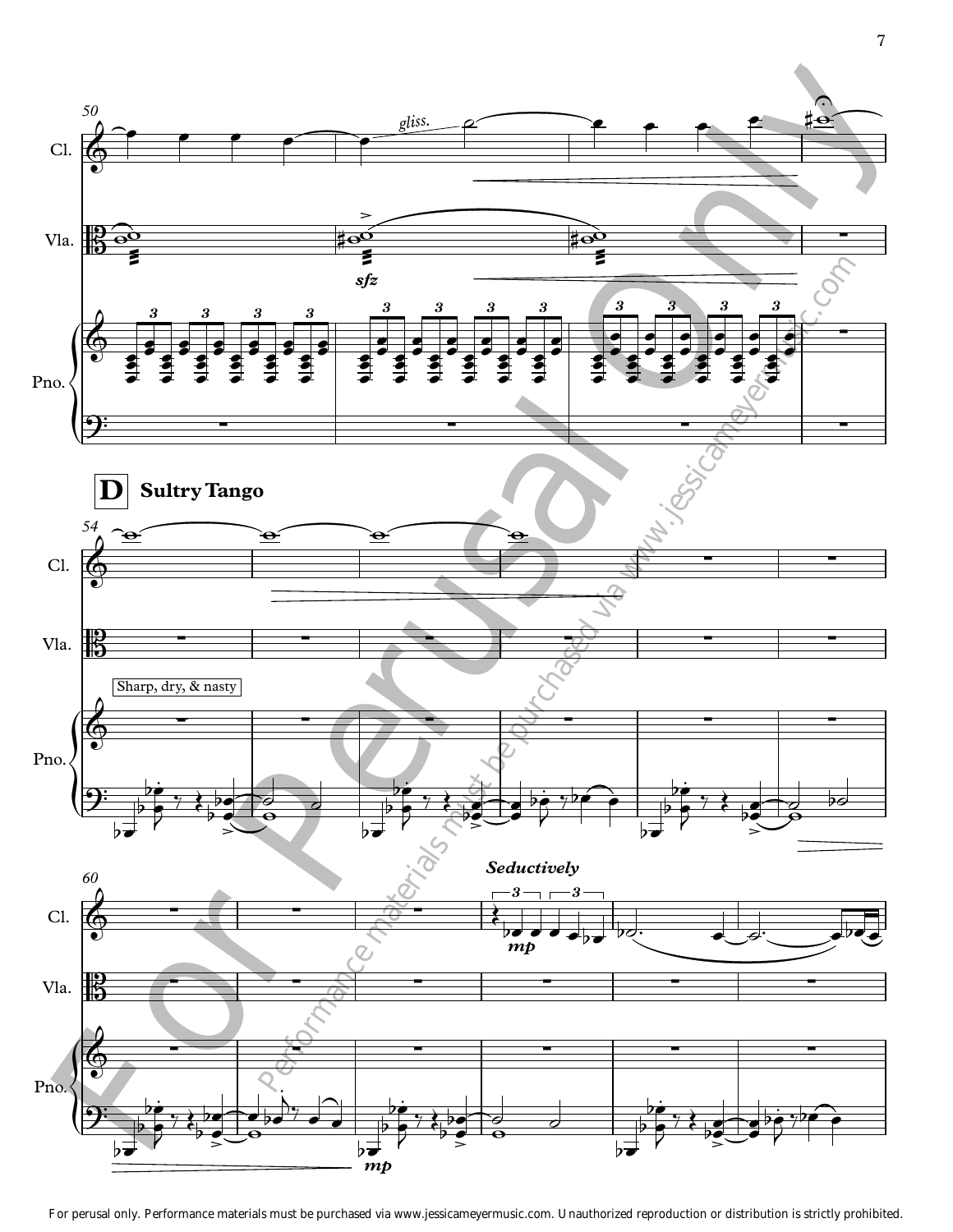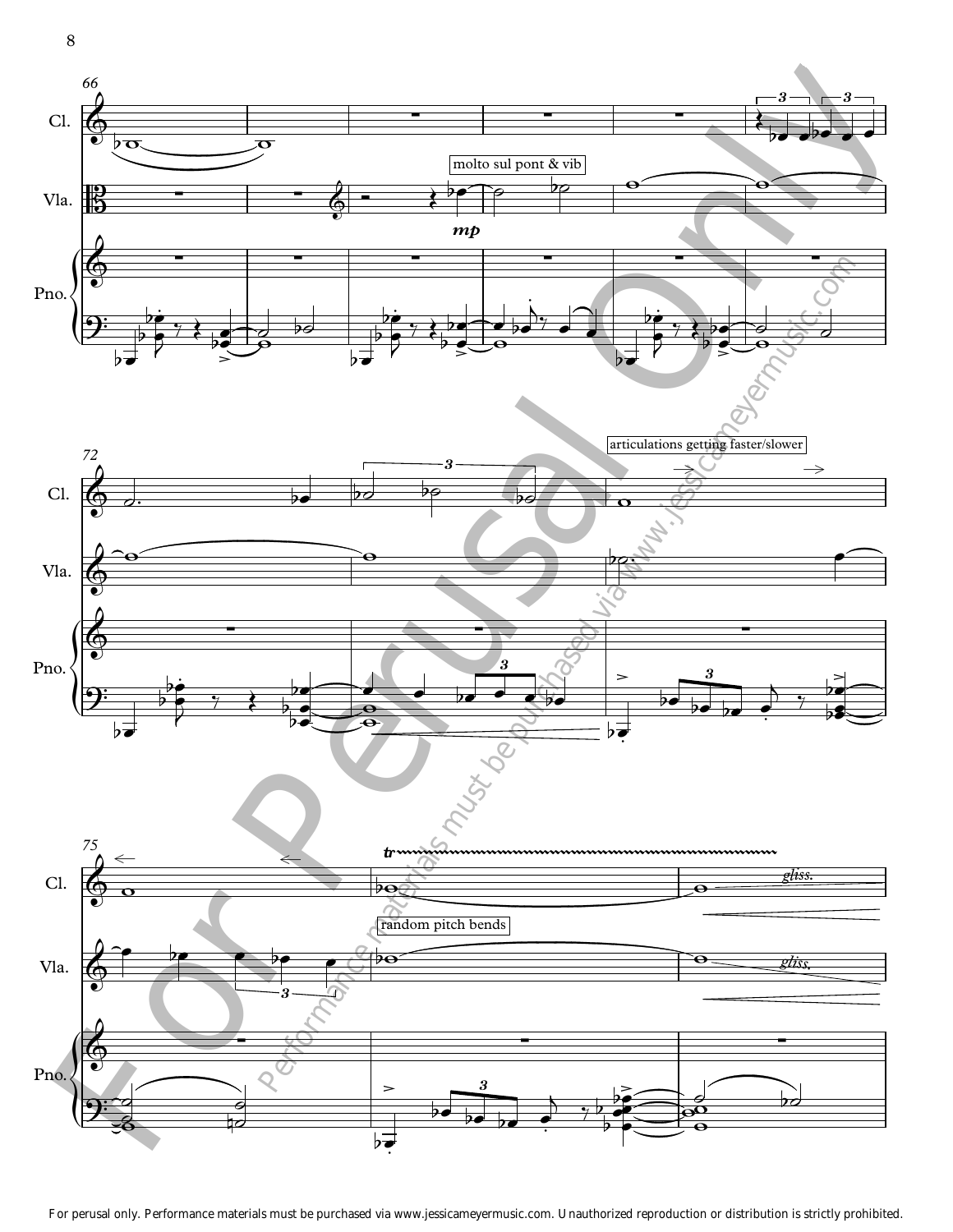

For perusal only. Performance materials must be purchased via www.jessicameyermusic.com. Unauthorized reproduction or distribution is strictly prohibited.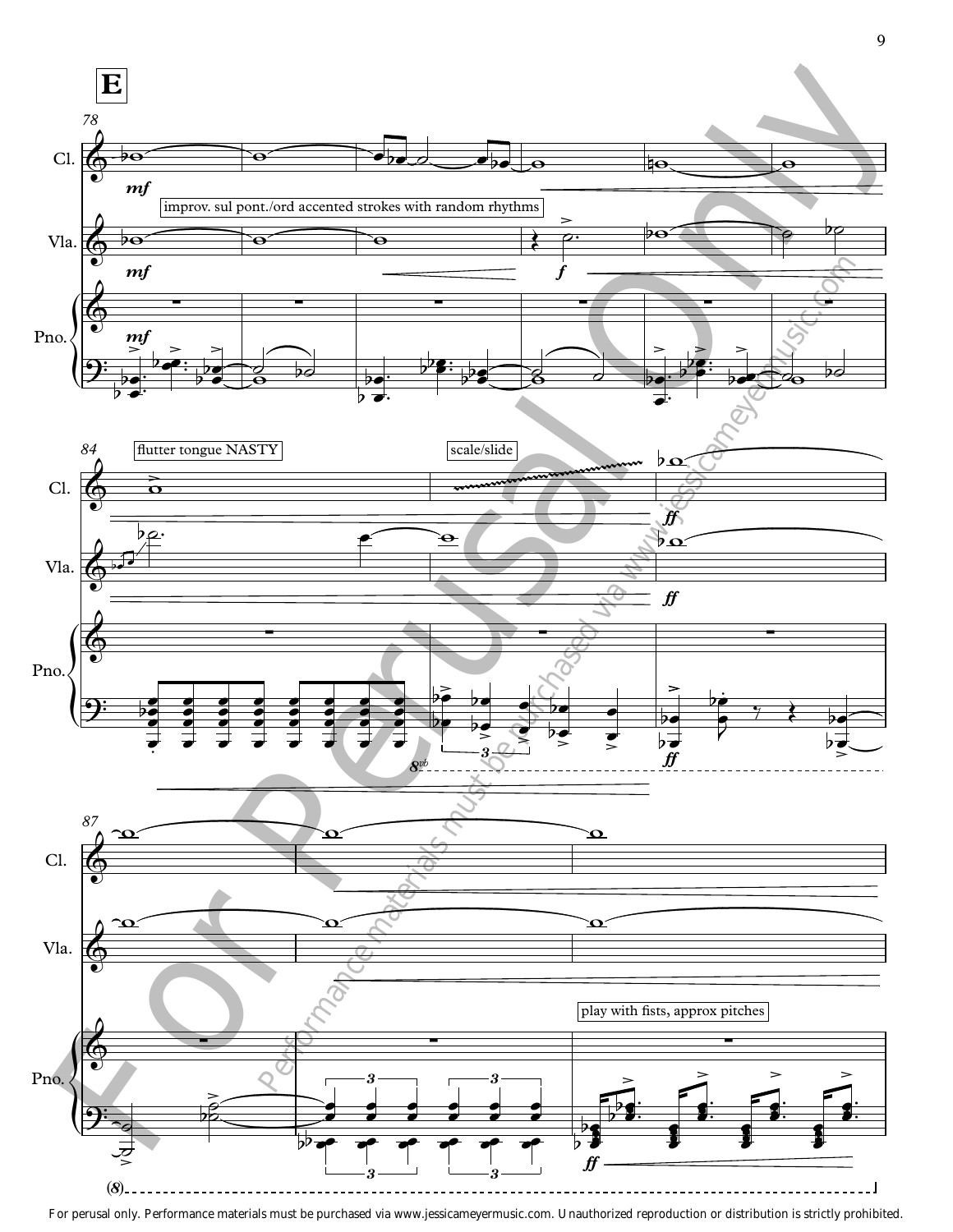

For perusal only. Performance materials must be purchased via www.jessicameyermusic.com. Unauthorized reproduction or distribution is strictly prohibited.